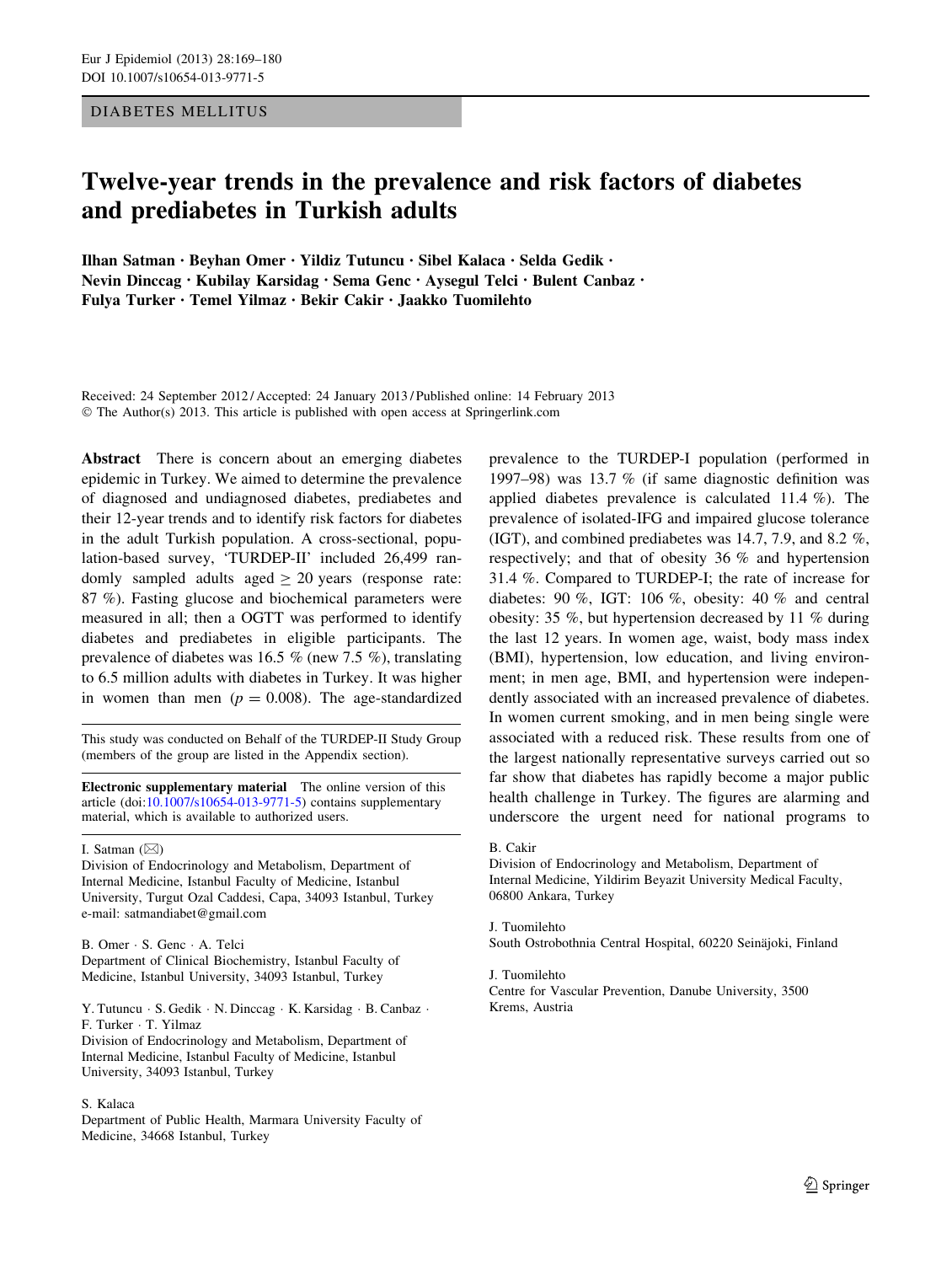prevent diabetes, to manage the illness and thus prevent complications.

Keywords Diabetes mellitus - Impaired fasting glucose - Impaired glucose tolerance · Obesity · Hypertension · Clinical epidemiology

## Background

The new diabetes atlas published recently indicated that diabetes is increasing worldwide [[1\]](#page-9-0). Following rapid economic growth, increase in life expectancy, and changes in lifestyle [\[2](#page-9-0), [3](#page-9-0)], diabetes becomes one of the major public health issues also in Turkey [[1,](#page-9-0) [4,](#page-9-0) [5\]](#page-9-0). With diverse health challenges, health authorities in Turkey need robust data on the epidemiology and impact of diabetes in order to plan and prioritize their health programs.

A cross-sectional survey, TURDEP-I [[6\]](#page-9-0) conducted in 1997–1998, comprising a nationally representative sample of 24,788 adult Turkish people (aged  $\geq$  20 years) showed that the prevalence of diabetes was 7.2 % and that of impaired glucose tolerance (IGT) 6.7 %. Although these were higher than previous reported estimates [\[7](#page-9-0), [8](#page-9-0)], direct comparison between studies was difficult due to methodological differences [\[6–8](#page-9-0)]. Furthermore, the prevalence of diabetes and prediabetes was probably underestimated because an oral glucose tolerance test (OGTT) was not performed in all participants. Yet, it is well-known that isolated post-challenge hyperglycemia is common in many populations [\[9](#page-9-0), [10](#page-9-0)].

Twelve years after the first survey, 'The Turkish Epidemiology Survey of Diabetes, Hypertension, Obesity and Endocrine Disease (TURDEP-II)' was conducted in the same study centers as TURDEP-I during 15 January to 11 June 2010. This cross-sectional survey was designed to provide current and reliable data on the 12-year trends in the prevalence of diabetes, prediabetes, and associated metabolic risk factors in the adult population of Turkey.

## Methods

#### Study centers

Because considerable differences exist among regions in Turkey [[11\]](#page-9-0), we included samples from both urban and rural populations in five geographical regions corresponding to the first survey. Three provinces from each region, six counties from each province, and three urban districts and three rural villages from each county were randomly selected. Overall, the survey was carried out in 540 centers across the country.

#### Sample size

Sample size for each region was determined by allowing for 1 % error in the expected prevalence of 10 %, and settled for both urban and rural areas, separately [[12\]](#page-9-0). The number of people invited from each center was calculated on the basis of age distribution of the urban and rural populations in the relevant province [\[13](#page-10-0)].

People were selected from the local family health care center registries. In the Turkish health system, each family health care center serves 2,500–4,000 residents that include all residents in the area [[11\]](#page-9-0). Every fifth person in the health registry was invited to participate. Participation was confirmed by telephone in the urban areas, and by house visits in the rural areas. The overall response rate was 87 %.

#### Survey teams

Each team was comprised 2–3 members (a family physician, and/or a nurse, and a health technician, or a midwife). In total, 1,082 team members were involved in the field work. Seven to three days preceding the survey, team members attended a training course. A mobile core team was responsible for quality control, and logistics.

#### Study protocol

Participants arrived at the survey center early in the morning after an overnight fast  $(\geq 10 \text{ h})$ . The duration of fasting was also checked during participation via the questionnaire. We excluded those that reported  $\langle 10 \text{ h of} \rangle$ fasting from the analysis. A fasting venous blood sample was taken from all participants for plasma glucose (FPG), creatinine, lipid profile (total and HDL-cholesterol, and triglycerides), insulin,  $HbA_{1c}$ , and hormones. At the same time, a fasting capillary blood glucose was also measured. People who had a FPG  $\geq$  7.0 mmol/L ( $\geq$ 126 mg/dL), and/ or were on antidiabetic treatment were considered to have diabetes. The rest requested to drink 75 g anhydrous glucose dissolved in 250 mL water within 5 min, during the OGTT 1-, and 2-h capillary blood glucose levels (1- and 2-hPG) were measured.

A questionnaire was administered to collect data on social and demographic characteristics, medical history, lifestyle (e.g. education, socio-economic status [SES], physical activity, nutrition, alcohol and tobacco use) and reproductive history (women only). Systolic and diastolic blood pressures (sBP, dBP), heart rate, weight, height, waist and hip circumferences were measured according to the standard protocols [[14,](#page-10-0) [15](#page-10-0)]. Body mass index (BMI) and waist-to-hip ratio (WHR) were calculated.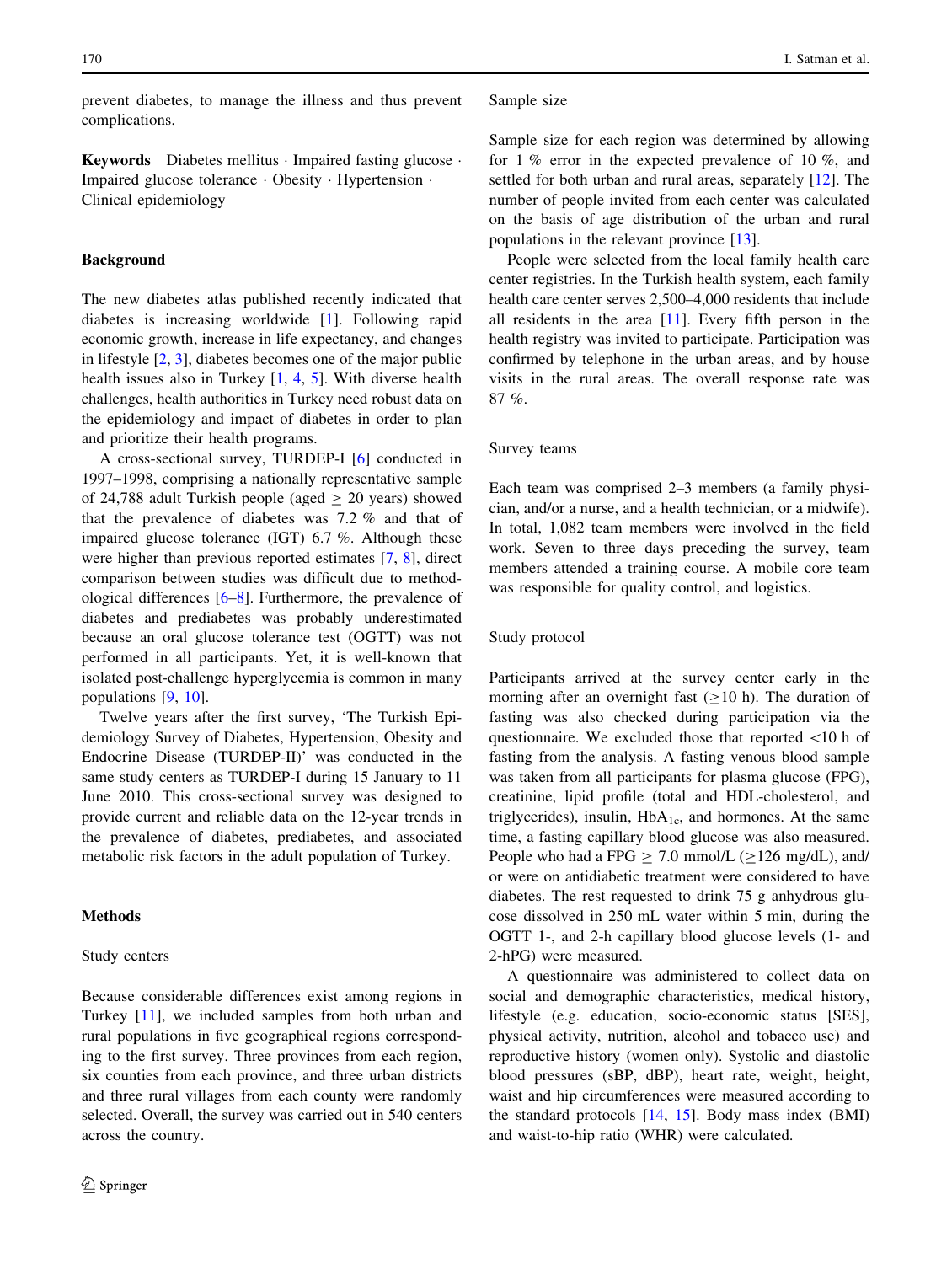The study was approved by the local institutional ethical board (Istanbul University Faculty of Medicine Ethical Committee: 16.4.2008/699), therefore, all human studies have been performed in accordance with the ethical standards stated in the Declaration of Helsinki (Amendment-2004). And a written informed consent was provided by each participant.

#### Laboratory tests

Capillary blood glucose concentrations were measured using a glucometer (Accu-CHEK Go; Roche Diagnostics, Germany), which uses a glucose oxidase method of estimation and gives values calibrated for plasma glucose. Performance of the device was compared with a glucose autoanalyzer (Roche System) and was found to be sufficiently reliable ( $n = 110$ ; intra-assay CV, 1.8 %). During the field survey, instruments were checked every morning and whenever required with standard low and high glucose solutions.

All other biochemical tests were measured by the Roche Diagnostics Modular Autoanalyzer System [[16\]](#page-10-0) in the Central Biochemistry Laboratory of Istanbul Faculty of Medicine.  $HbA_{1c}$  levels were measured in whole blood samples by a turbidimetric inhibition immunoassay. Both the system and the laboratory have been regularly certified (Roche Diagnostics TQ HbA1c Gen. 3. NGSP Certificate of Traceability. September 2010–2011). CVs for reference normal, high, and intermediate  $HbA_{1c}$  were 2.9, 4.1, and 2.1 %, respectively (CAP GH2 Survey Data 5/2010).

As triglyceride levels might be affected by hyperglycemia, we used nonHDL-cholesterol instead of estimated  $LDL$ -cholesterol (non $HDL$ -cholesterol  $=$  total cholesterol minus HDL-cholesterol) [[17\]](#page-10-0). Glomerular filtration rate (eGFR) was estimated by the 'Modification of Diet in Renal Disease' equation [\[18](#page-10-0)]. Insulin resistance was estimated using the following equation: 'HOMA-IR  $=$  [Glucose (mmol/L)  $\times$  Insulin (pmol/L)/22.5  $\times$  6.945]' [\[19](#page-10-0)]. A complete list of all laboratory analyses can be seen online in the Supplementary Table S1.

#### Assessment of diabetes and prediabetes

Previously known diabetes was confined to self-reported cases under anti-diabetic treatment. Those who reported diabetes but not on anti-diabetic medications were confirmed with at least one of the three diagnostic tests (FPG,  $HbA_{1c}$  or OGTT). New diabetes and prediabetes (impaired fasting glucose [IFG], and IGT) were defined according to Expert Committee recommendations [[20,](#page-10-0) [21](#page-10-0)]. FPG levels 5.6–6.9 mmol/L (100–125 mg/dL) but 2-hPG levels  $\langle 7.8 \text{ mmol/L} (\langle 140 \text{ mg/dL}) \rangle$  denoted 'isolated-IFG', 2-hPG levels 7.8–11.0 mmol/L (140–199 mg/dL) but FPG levels

 $\leq$ 5.6 mmol/L ( $\leq$ 100 mg/dL) denoted 'isolated-IGT', and both FPG levels 5.6–6.9 mmol/L (100–125 mg/dL) and 2-hPG levels 7.8–11.0 mmol/L (140–199 mg/dL) denoted 'combined prediabetes' (IFG  $+$  IGT). Diagnosis of type 1 diabetes was beyond the scope of this survey.

#### Definition of hypertension and obesity

Hypertension was defined as  $sBP \ge 140$  mmHg and/or  $dBP \ge 90$  mmHg or if a person was on regular antihypertensive treatment  $[22]$  $[22]$ . Obesity was defined as BMI > 30 kg/m<sup>2</sup> and overweight as  $25-29.9$  kg/m<sup>2</sup>. Central obesity was defined as waist  $\geq 102$  cm in men and  $\geq 88$  cm in women  $[15]$  $[15]$ .

## Statistical methods

All analyses were performed using SPSS for Windows (version 19.0; SPSS/IBM, Chicago, IL). The  $\chi^2$ , the student's t, and ANCOVA tests were used when appropriate. Pearson's, or Spearman's CVs, ORs, and 95 % CIs were calculated. A  $p$  value  $\langle 0.05 \rangle$  was considered statistically significant. The prevalence of diabetes and prediabetes was estimated by 5-year age groups for both genders separately. Logarithmic transformations of nonhomogenously distributed factors were used. Variables that were associated with diabetes in the univariate analysis were included in the multiple logistic regression (backward elimination) models in men and women, separately.

To generate nationally and internationally-comparable results, the age-standardized prevalence was calculated using the 'TURDEP-I', 'TurkStat-2009', 'WHO's new World' and 'European' populations as standards [\[6](#page-9-0), [13,](#page-10-0) [23,](#page-10-0) [24](#page-10-0)].

## Results

In total, 26,499 people (63 % women) participated in the survey (urban: 15,783, rural: 10,441). The mean age of the participants was 45.8 years (SD, 15.3 years). Men were slightly older than women (Table [1](#page-3-0)).

The crude prevalence of diabetes was 16.5 % (95 % CI: 16.1–17.0); of them 45.5 % had newly diagnosed (prevalence: 7.5 %; 95 % CI: 6.3–8.7) and 54.5 % previously known (9.0 %; 7.8–10.1) diabetes ( $p < 0.001$ ). Among previously known diabetes 85.5 % was on anti-diabetic medications (OAD: 71.9 %, insulin: 2.2 %, insulin + OAD: 11.4 %).

New diabetes was more common in the Eastern, Southern and Central regions; whereas known diabetes was more common in the Western and Northern regions (data not shown).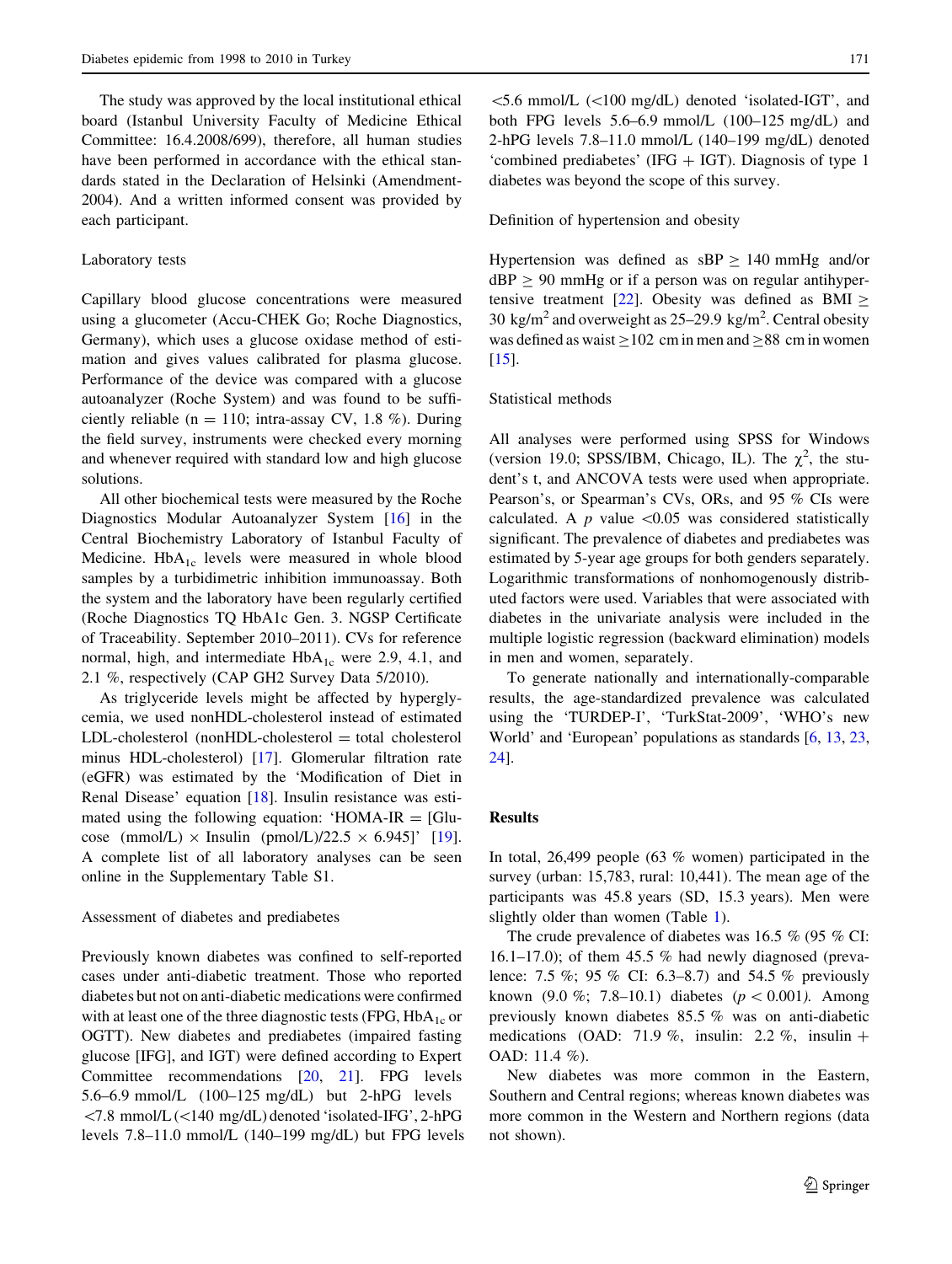|                                   | Women $(n = 16,696)$<br>Mean $\pm$ SD (95 % CI; range; interquartile range) | Men $(n = 9,327)$<br>Mean $\pm$ SD (95 % CI; range; interquartile range) |
|-----------------------------------|-----------------------------------------------------------------------------|--------------------------------------------------------------------------|
| Age (year)                        | $44.6 \pm 15.1$ (44.4–44.9; 75.0; 23.0)                                     | $46.2 \pm 15.8$ (45.9–46.5; 70.0; 25.0)                                  |
| Height (cm)                       | $158.5 \pm 6.8$ (158.4–158.6; 66.0; 9.0)                                    | $171.2 \pm 7.3$ (171.1–171.4; 59.0; 10.0)                                |
| Weight (kg)                       | $73.1 \pm 14.5$ (72.9–73.3; 121.0; 19.0)                                    | $80.3 \pm 13.6$ (80.0–80.6; 129.0; 18.0)                                 |
| BMI $(kg/m2)$                     | $29.2 \pm 5.9$ (29.1–29.3, 44.7; 8.0)                                       | $27.4 \pm 4.4$ (27.3–27.5; 47.1; 5.7)                                    |
| Waist (cm)                        | $92.8 \pm 14.8$ (92.5–93.0; 174.0; 20.0)                                    | $97.1 \pm 13.0$ (96.9–97.4; 150.0; 16.0)                                 |
| $Hip$ (cm)                        | $109.6 \pm 13.6$ (109.4–109.8; 174.0; 16.0)                                 | $105.5 \pm 10.5$ (105.2–105.7; 155.0; 10.0)                              |
| <b>WHR</b>                        | $0.846 \pm 0.087$ (0.845-0.847; 1.15; 0.11)                                 | $0.921 \pm 0.087$ (0.919-0.923; 1.57; 0.09)                              |
| $sBP$ (mmHg)                      | $120 \pm 27$ (119-120; 180; 30)                                             | $121 \pm 23$ (121-122; 170; 20)                                          |
| $dBP$ (mmHg)                      | $74 \pm 13$ (74-75; 150; 12)                                                | $75 \pm 12$ (75-76; 130; 10)                                             |
| Pulse (beat/min)                  | $80 \pm 9$ (80–80; 44; 10)                                                  | $78 \pm 9$ (78-79; 44; 12)                                               |
| Smoking <sup>a</sup>              |                                                                             |                                                                          |
| Current user                      | $9.8(8.4 - 11.3)$                                                           | $31.4(29.7-33.1)$                                                        |
| Ex-smoker                         | $5.2(3.7-6.7)$                                                              | $25.1(23.3-26.9)$                                                        |
| Alcohol <sup>a</sup>              |                                                                             |                                                                          |
| Current user                      | $1.5(0.0-3.0)$                                                              | 17.5(15.7–19.4)                                                          |
| Ex-user                           | $0.5(0.0-2.0)$                                                              | $5.9(3.9-7.9)$                                                           |
| Education <sup>a</sup>            |                                                                             |                                                                          |
| Illiterate                        | $23.7(22.4 - 27.7)$                                                         | $4.7(2.7-5.8)$                                                           |
| Literate, but no formal education | $9.5(8.1-11.8)$                                                             | 6.6(4.7–7.3)                                                             |
| Education $\leq$ 5 years          | $45.6(44.5 - 47.1)$                                                         | $43.8(42.2 - 44.0)$                                                      |
| Elementary school                 | $7.1(5.6-8.5)$                                                              | $13.6(11.9-16.0)$                                                        |
| High school                       | $9.0(7.5-10.3)$                                                             | $18.7(15.6-19.3)$                                                        |
| University                        | $5.1(2.4 - 5.3)$                                                            | $12.6(10.3-14.1)$                                                        |

<span id="page-3-0"></span>Table 1 General features of the TURDEP-II population\*

sBP systolic BP, dBP diastolic BP

 $* p < 0.001$  for all variables between women and men

<sup>a</sup> Smoking, alcohol and education expressed as  $% (95\% CI)$ 

The crude prevalence of prediabetes was 30.8 % (isolated-IFG 14.7 %, isolated-IGT 7.9 %, and combined 8.2 %). Of the study population 36 % were obese and another 37 % overweight; central obesity was detected in 54 % and 31 % had hypertension (Supplementary Table S2).

The prevalence of age-standardized diabetes to several populations was as follow; the 'TURDEP-I': 13.7 %, 'TurkStat-2009' (official adult population in Turkey): 13.7 %, 'WHO's new World': 15.0 %, and 'European': 17.1 %. The corresponding age-standardized prevalence for prediabetes, obesity, overweight, central obesity, and hypertension can be seen in Supplementary Table S2.

Diabetes was more common in women (17.2 %; 16.6–17.8) than men (16.0 %; 15.3–16.7) ( $p = 0.008$ ), and in the urban (17.0 %; 16.4–17.6) than the rural (15.5 %; 14.8–16.2) population ( $p = 0.001$ ).

The prevalence of new and known diabetes in women was 7.8 and 9.7 % in urban, and 8.1 and 8.6 % in rural areas; the corresponding rates for men were 7.1 and 10.2 %

in urban, and 7.0 and 7.0 % in rural (Fig. [1](#page-4-0)a–d). Prediabetes was also more common in women than men  $(p<0.001)$ . Isolated–IFG did not differ between genders; however, both isolated-IGT and combined prediabetes were more prevalent in women than in men ( $p<0.001$ ). Overall prediabetes did not differ between urban and rural. In contrast, both isolated-IFG ( $p = 0.001$ ) and isolated-IGT ( $p < 0.001$ ) were more common in urban than rural (data not shown). In the urban and rural areas, the overall prevalence of prediabetes in women was 34.1 and 34.5 %; and in men 27.1 and 26.1 %, respectively (Fig. [2a](#page-5-0)–d). Older (65–79 years in the urban, and  $\geq 80$  years in the rural) and younger  $(\leq 45$  years in both) participants had lower awareness of their diabetes.

The main characteristics of the survey population were evaluated according to the glucose tolerance status. There were a few gender differences in several characteristics as shown in Supplementary Table S3. Men in all categories except that for known diabetes were significantly older than women. In all categories, women had a significantly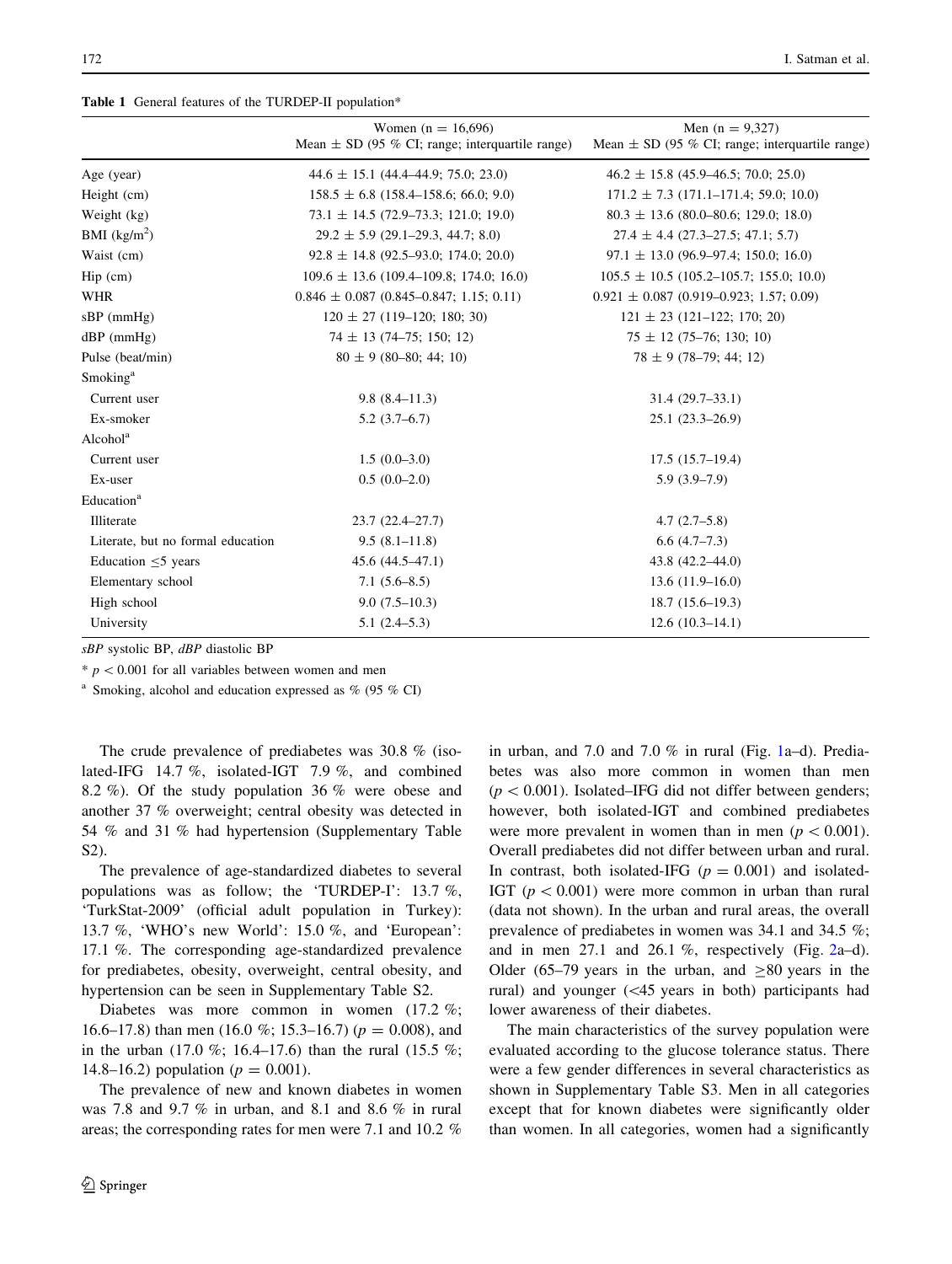<span id="page-4-0"></span>

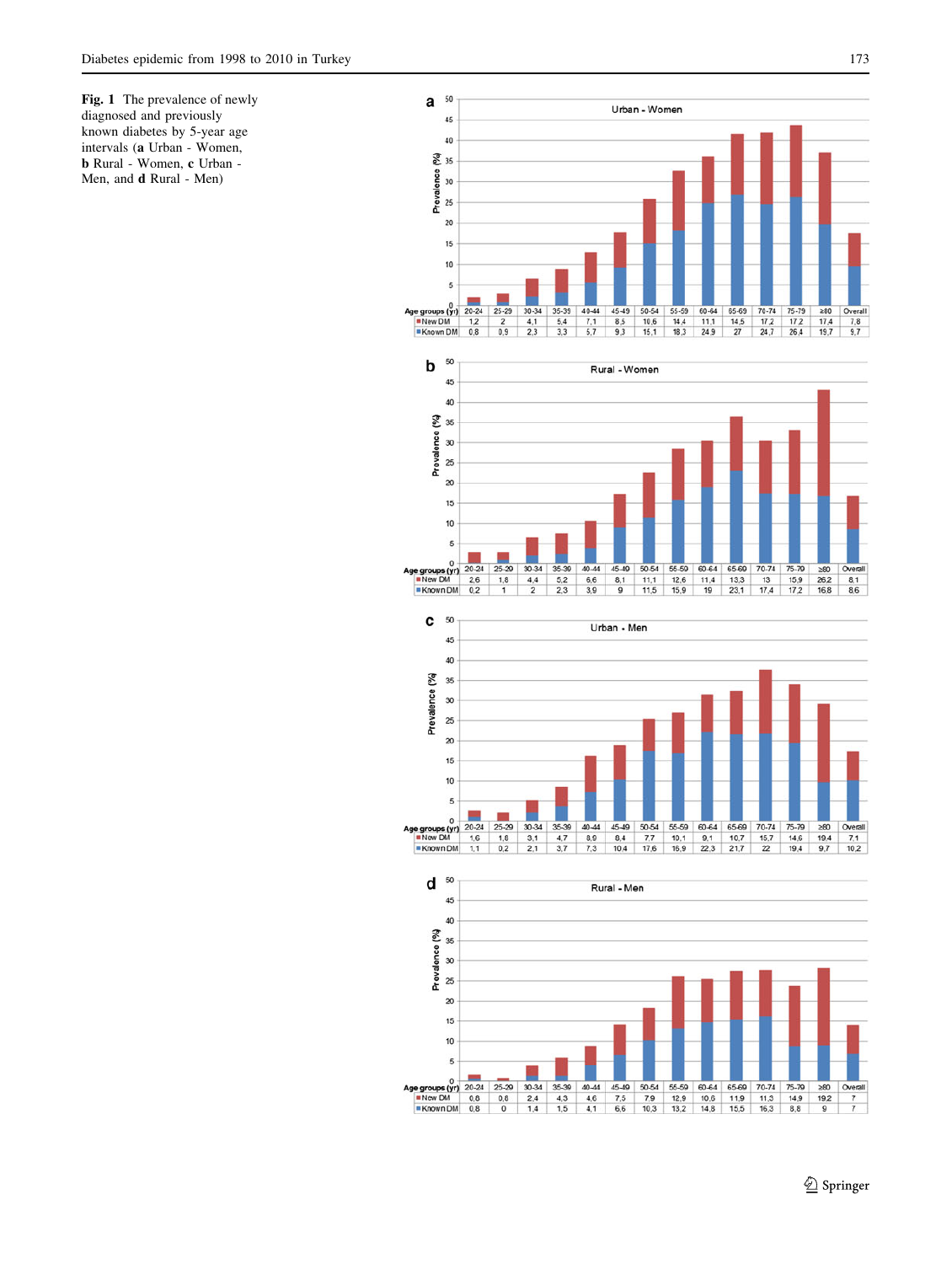<span id="page-5-0"></span>Fig. 2 The prevalence of prediabetes (IFG, IGT, and combined) by 5-year age intervals (a Urban - Women, b Rural - Women, c Urban - Men, and d Rural - Men)







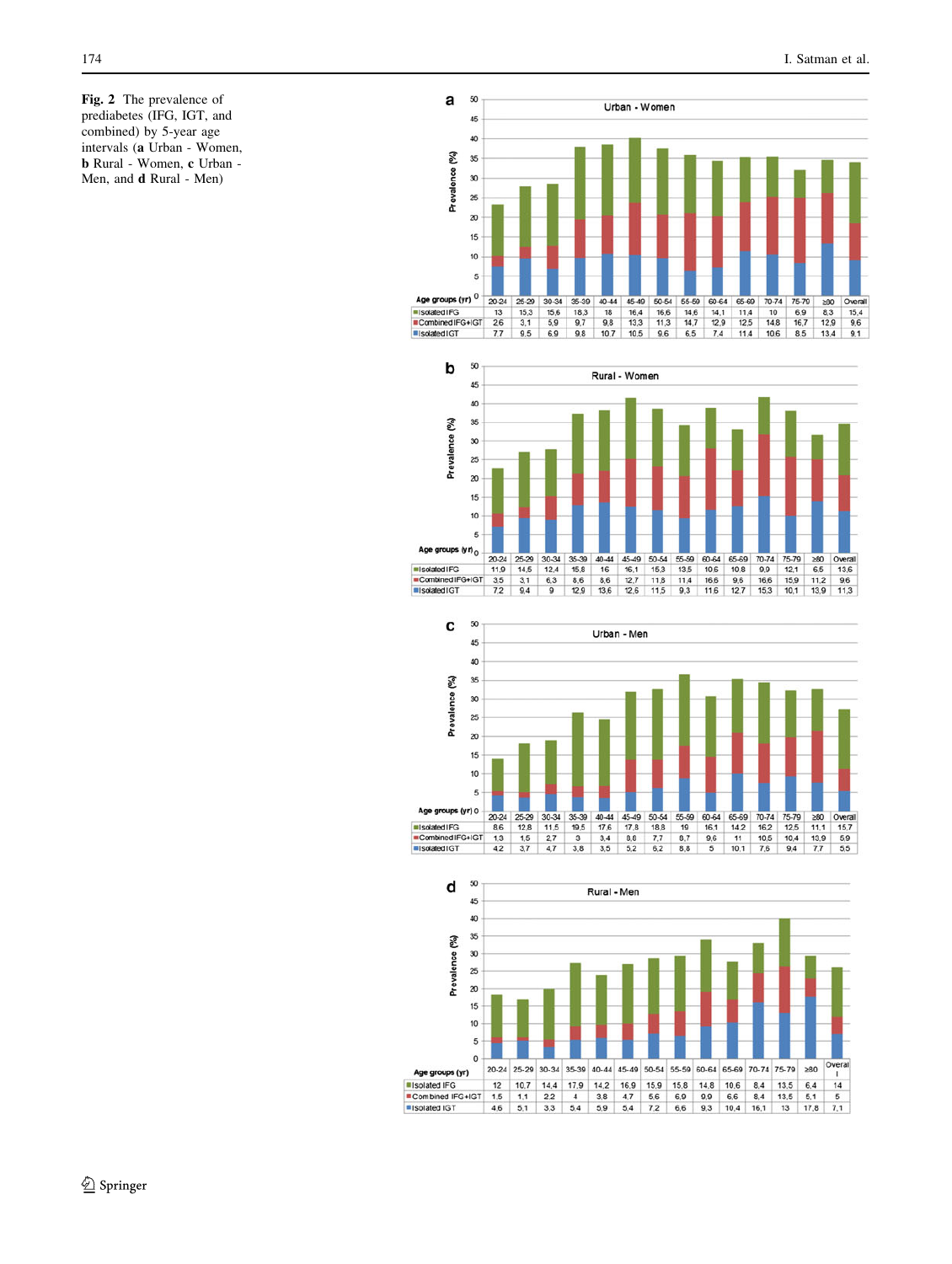<span id="page-6-0"></span>higher BMI, smaller waist and WHR (as expected) than men. In people with normal glucose regulation and in all prediabetes groups, women had a significantly lower sBP than men, whereas dBP was significantly higher in men only in the normal and isolated-IFG groups.

In all except the known diabetes group, significantly more women than men reported a family history of diabetes. Obesity and central obesity were more common among women than men, whereas being overweight was more prevalent among men. Hypertension was more prevalent among men with isolated-IGT and among women with known diabetes.

Women in the normal and isolated-IGT groups had remarkably higher FPG levels than men, while in the new diabetes group men had higher FPG levels than women. Mean 1-hPG level was higher in women than men in the normal, isolated-IGT and new diabetes groups; but mean 2-hPG level was significantly higher in women than men only in the normal and isolated-IFG groups. Mean  $HbA_{1c}$ was significantly higher in women than men in the normal group but lower in both new and known diabetes groups.

Mean serum creatinine level was markedly higher in men than women in all categories, but eGFR was significantly lower in men than women in the isolated-IGT group only.

Mean HOMA-IR was slightly higher in men than women in the new diabetes group. The mean high sensitive C-reactive protein level was markedly higher in women than men in the normal and known diabetes groups.

In all glucose categories, men had higher triglycerides and lower HDL-cholesterol levels than women. In the normal and isolated-IFG groups men had significantly higher non-HDL-cholesterol levels but only in the known diabetes group men had lower nonHDL-cholesterol levels than women.

Factors associated with the risk of new diabetes were evaluated by multiple logistic regression models (Table 2). In women, one SD (15.3 years) increase in age was associated with a 1.6 fold increase in the prevalence of diabetes. Similarly, each one SD increase in waist (14.8 cm) and BMI (5.9 kg/m<sup>2</sup>) was associated with a 1.16 and 1.09 times higher prevalence, respectively. Compared with the people in the North of Turkey, people living in all other regions had a 1.29–1.73 times higher risk of diabetes. Women who had not completed formal 8 years education had a 1.45 times higher risk than the more educated women. Having hypertension was associated with a 1.28–1.59 times increased risk. Each one person increase in the nuclear family was associated with a 1.04 times increased risk. Current cigarette smoking was the only factor associated with a decreased risk of diabetes by 26 % (OR: 0.74; 95 % CI: 0.54–0.98) in women.

Table 2 Factors associated with the risk of new diabetes mellitus in the population of TURDEP-II survey

| Variable <sup>a</sup>                       | В        | $p$ value | OR   | 95 % CI       |
|---------------------------------------------|----------|-----------|------|---------------|
| <b>WOMEN</b>                                |          |           |      |               |
| Age (1 SD; 15.1 years)                      | 0.473    | < 0.001   | 1.60 | 1.48-1.73     |
| Region (North $= 1$ )                       |          |           |      |               |
| South                                       | 0.406    | < 0.001   | 1.50 | 1.22-1.84     |
| West                                        | 0.256    | 0.019     | 1.29 | $1.04 - 1.59$ |
| East                                        | 0.553    | < 0.001   | 1.73 | $1.40 - 2.15$ |
| Central                                     | 0.341    | 0.002     | 1.40 | $1.13 - 1.73$ |
| Education (formal 8 years education $= 1$ ) |          |           |      |               |
| $<8$ years                                  | 0.374    | 0.031     | 1.45 | 1.03-2.04     |
| $>8$ years                                  | $-0.035$ | 0.96      | 0.96 | $0.63 - 1.46$ |
| Family history of DM ( $no = 1$ )           |          |           |      |               |
| Positive family history                     | 0.116    | 0.075     | 1.12 | $0.98 - 1.27$ |
| Hypertension (no $= 1$ )                    |          |           |      |               |
| Moderate                                    | 0.248    | 0.001     | 1.28 | $1.10 - 1.48$ |
| Severe                                      | 0.465    | < 0.001   | 1.59 | 1.23-2.06     |
| Waist girth (1 SD; 14.8 cm)                 | 0.151    | < 0.001   | 1.16 | $1.07 - 1.26$ |
| BMI (1 SD; 5.9 kg/m <sup>2</sup> )          | 0.089    | < 0.001   | 1.09 | $1.01 - 1.18$ |
| Smoking (no $= 1$ )                         |          |           |      |               |
| Current smokers                             | $-0.301$ | 0.036     | 0.74 | $0.54 - 0.98$ |
| Quitters                                    | $-0.289$ | 0.089     | 0.74 | $0.53 - 1.04$ |
| Number of meal per day ( $\geq 5 = 1$ )     |          |           |      |               |
| 3-4 meal per day                            | 0.481    | 0.053     | 1.61 | $0.99 - 2.63$ |
| $1-2$ meal per day                          | 0.379    | 0.135     | 1.46 | $0.88 - 2.40$ |
| Family size (1 person)                      | 0.035    | 0.026     | 1.03 | $1.01 - 1.06$ |
| MEN                                         |          |           |      |               |
| Age (1 SD; 15.8 years)                      | 0.514    | < 0.001   | 1.67 | 1.50–1.86     |
| Hypertension (no = 1)                       |          |           |      |               |
| Moderate                                    | 0.314    | 0.195     | 1.14 | $0.93 - 1.40$ |
| Severe                                      | 0.610    | 0.001     | 1.84 | $1.27 - 2.64$ |
| Social status (married $= 1$ )              |          |           |      |               |
| Widow/separate                              | 0.272    | 0.241     | 1.31 | $0.83 - 2.06$ |
| Single                                      | $-0.691$ | 0.013     | 0.50 | $0.29 - 0.86$ |
| BMI (1 SD; 4.4 kg/m <sup>2</sup> )          | 0.254    | < 0.001   | 1.28 | $1.14 - 1.43$ |
| Family size (1 person)                      | 0.043    | 0.06      | 1.04 | $0.99 - 1.09$ |

DM diabetes mellitus

<sup>a</sup> Variable(s) entered on step 1: Age, social status, SES, education, waist, BMI, hypertension, income, alcohol, smoking, family history of DM, physical activity, region, urban/rural settlement, family size, and number of meal per day

Similarly, in men each one SD (15.8 years) increase in age and BMI  $(4.4 \text{ kg/m}^2)$  was associated with a 1.67 and 1.28 times increased risk of new diabetes, respectively. Hypertension was linked with a 1.84 times increased risk. The only factor linked with a reduced risk of new diabetes was being single compared with married men (OR: 0.50; 95 % CI: 0.29–0.86).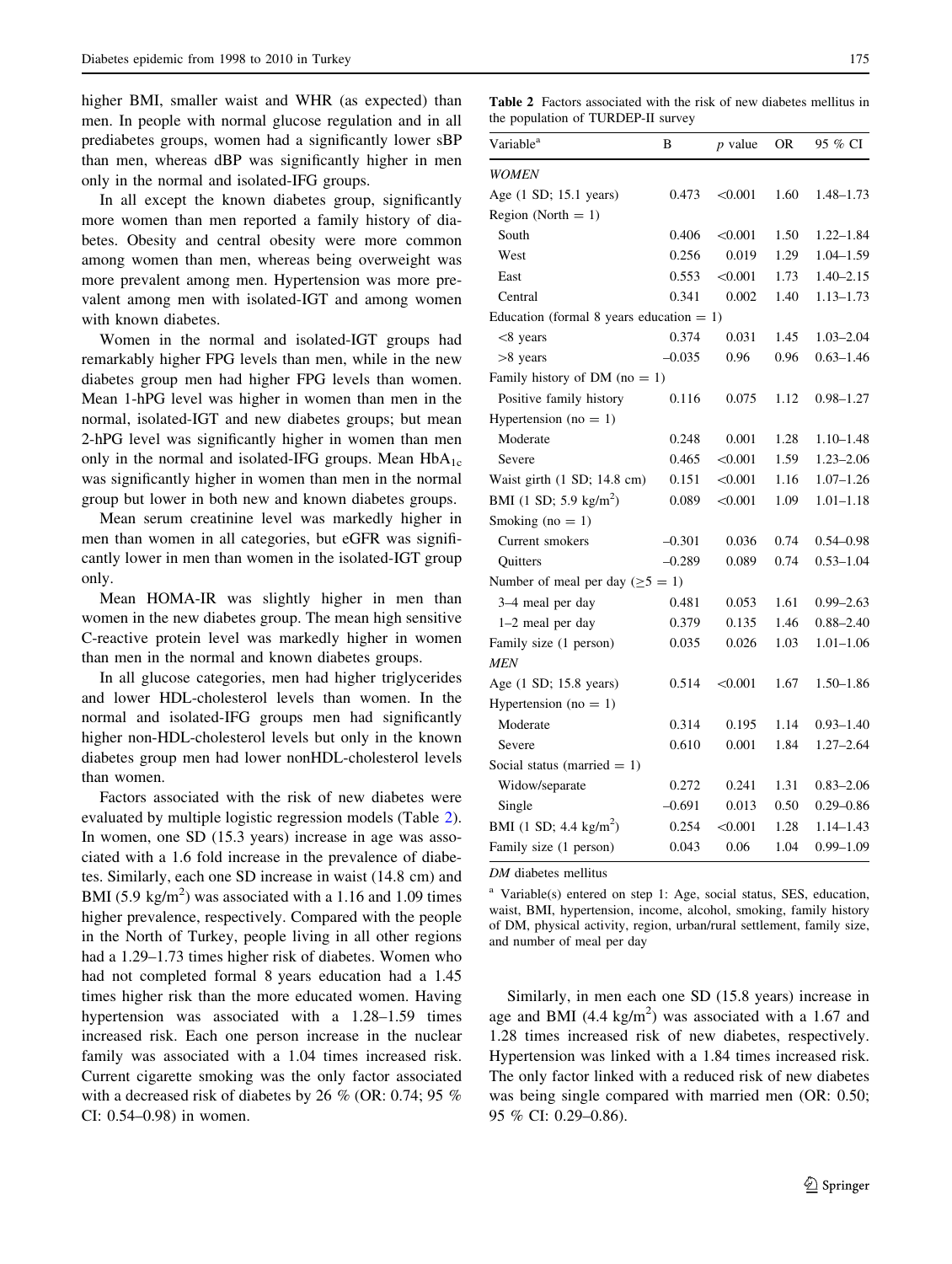## Discussion

Compared with the data from the earlier TURDEP-I [\[6](#page-9-0)], the prevalence of diabetes, IGT, and obesity increased by 90, 106 and 40 %, respectively; but the prevalence of hypertension decreased by 11 %. The projected increases in the estimated numbers for diabetes, IGT, and obesity are largely, but not alone, attributable to the aging of the Turkish population, as the average life expectancy (from birth) between 2000 and 2009 increased from 67 to 72 years in men, and from 73 to 77 years in women [\[3](#page-9-0)]. Changing lifestyles in both urban and rural areas, and longer life survival of people with diabetes are other accountable factors for the increase in the prevalence of diabetes.

During the past 12 years the mean weight, height, waist, and hip measurements increased by 8 kg, 1 cm, 7 cm, and 3 cm in men; and by 6 kg, 1 cm, 6 cm, and 7 cm in women, respectively. The recent National Tobacco Control Program in Turkey successfully reduced the smoking rate particularly among men [\[25](#page-10-0)]. This may be contributed to some extent to the rapid increase in obesity and diabetes in men. In the present survey, we found that men but not women who had quitted smoking were significantly heavier and had a larger waist than those who had never smoked  $(p = 0.001, \text{ and } p < 0.001, \text{ data not shown}).$ 

Some of the increase in the prevalence of diabetes in this survey may arise from a change in the diagnostic cut-off level of FPG between TURDEP-I and TURDEP-II. In TURDEP-I [[6\]](#page-9-0), we used the previous WHO criteria [\[10](#page-9-0)], i.e. individuals who self-reported diabetes and had fasting capillary blood glucose levels  $\geq$ 7.8 mmol/L, and/or being under any glucose lowering treatment were considered to have diabetes, the rest had a OGTT. However, in the TURDEP-II, we applied current criteria [[20,](#page-10-0) [21](#page-10-0)]. There were 364 people who self-reported diabetes but did not receive any anti-diabetic treatment and whose FPG level was 6.9–7.7 mmol/L; only 11 of them had 2-hPG levels  $>7.7$  mmol/L, confirming that a recruitment bias due to self-reported diabetes was minimal in TURDEP-II. Therefore the present study is one of the very few nationwide surveys of diabetes and impaired glucose regulation truly based on currently recommended criteria and diagnostic classification worldwide.

However, if the same diagnostic definition at the time of TURDEP-I was applied in the current survey and the population's age distribution was standardized to TUR-DEP-I population, the prevalence of diabetes should be 11.4 % (95 % CI: 11.0–11.8 % [men: 9.7; 95 % CI: 9.2–10.3 %, women: 12.7; 95 % CI: 12.1–13.3 %]). In this case diabetes should increase by 1.58 (men: 1.57, women: 1.59) times over 12 years, and the rate of increase should be calculated as 3.9 % per year.

The prevalence of OGTT-defined new diabetes was 4.9 % in TURDEP-II, compared with 2.3 % in TURDEP-I [\[6](#page-9-0)]; thus, it increased 2.13 times, i.e. on average 6.5  $\%$  per year over the last 12 years in Turkey. On the other hand, in this survey the prevalence of newly detected diabetes with FPG  $[21]$  $[21]$  $[21]$  and HbA<sub>1c</sub> alone  $[26]$  $[26]$  was 4.2 and 3 %, respectively. Consequently, a OGTT, FPG or  $HbA_{1c}$  test alone could recognize only 65, 56 and 40 % of new diabetes cases according to the current criteria (data not shown). In our survey the mean levels of  $HbA_{1c}$  in the new diabetes group defined by FPG was 6.6 % (49 mmol/mol) and by OGTT was 5.9 % (41 mmol/mol). However, it was 7.6 % (60 mmol/mol) in the  $HbA_{1c}$ -based new diabetes group. In several other population studies such as Chinese, Korean, Japan, Arab, Iranian, US and Australian it has been shown that  $HbA_{1c}$  as diagnostic method is less sensitive but more specific as compared to FPG or OGTT-based diagnosis [\[27–33](#page-10-0)]. Therefore, mean  $HbA_{1c}$  levels in people diagnosed by FPG is lower, and in those who diagnosed by OGTT is even lower than proposed cut-off levels.

While there is no doubt that the prevalence of diabetes has by now reached epidemic proportions in Turkey, it is interesting to compare the current results with the findings from other Turkish studies. In the TEKHARF study [\[4](#page-9-0)], carried out in 2004/2005, the prevalence of new diabetes in adults ( $\geq$ 35 years) was 11 %. The recently published CREDIT study [\[5](#page-9-0)] revealed that the diabetes prevalence (based on self-reported diabetes and FPG levels alone) was 12.7 % (women 14.3 % and men 10.9 %) in the population aged  $> 18$  years. A population-based survey of Turkish immigrants living in Sweden [[34\]](#page-10-0) indicated that the prevalence of diabetes based on a OGTT was 11.8 %.

Eastern Mediterranean and Middle East regions are considered to be on the verge of an emerging diabetes epidemic [[1,](#page-9-0) [35](#page-10-0), [36](#page-10-0)]. Some data exist in various countries in these regions to support this, but they are not based on nationwide samples and methods used in these studies do not comply with the current criteria and diagnostic classification of diabetes. The prevalence of diabetes in this study was similar to that in Qatar  $[37]$  $[37]$  (16.1 %), Syria  $[38]$  $[38]$ (15.6 %), and Oman [[39\]](#page-10-0) (16.7 %); but lower than in Bahrain [[40\]](#page-10-0) (25.7 %), Saudi Arabia [\[41](#page-10-0)] (23.7 %), and United Arab Emirates [\[42](#page-10-0)] (17.1 %). It was, however, higher than in European Mediterranean countries such as Cyprus (North [[43\]](#page-10-0): 11.3 %, South [\[44](#page-10-0)]: 10.3 %) and Spain  $[45]$  $[45]$  (13.2 %). The results from our and the above mentioned populations confirmed a higher prevalence of diabetes in fast evolving countries than in the developed countries.

In this survey women had a higher diabetes prevalence than men that is considered unusual for many populations (i.e. Switzerland  $[46]$ : 9.1 % in men and 3.8 % in women; Japan [[47\]](#page-10-0): 15.3 % in men and 7.3 % in women; Finland,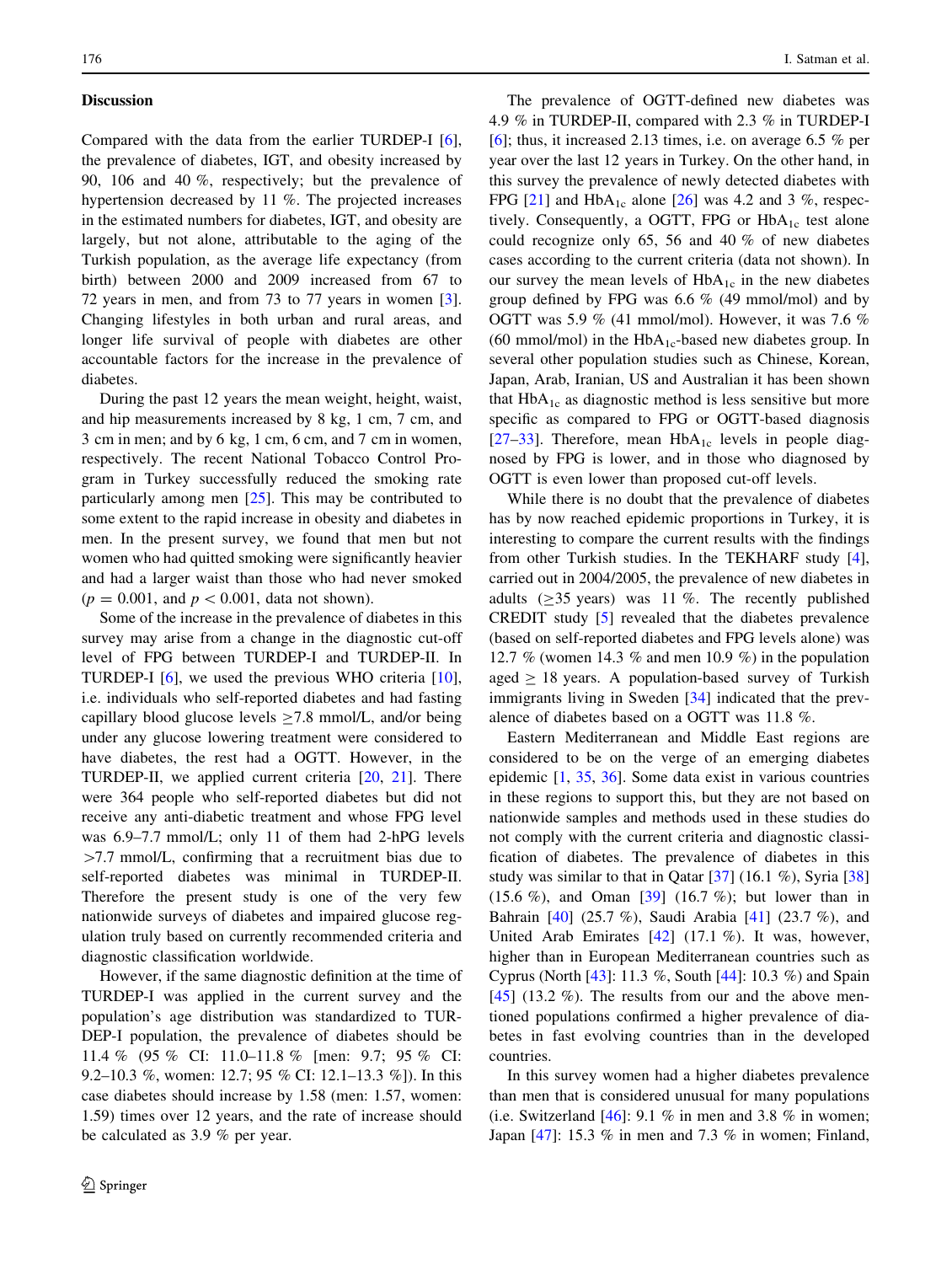middle-aged adults [\[48](#page-11-0)]: 10.2 % in men and 7.4 % in women, and also in the Collaborative European study [\[49](#page-11-0)]). This may be explained by a higher prevalence of obesity among middle-aged, and older Turkish women compared with men. A low level of physical activity due to traditional and cultural attitudes may also contribute to a higher rate of obesity and diabetes in women than men in Turkey.

Between TURDEP-I and TURDEP-II surveys, average age-standardized BMI increased from 26.6 to 28.6 kg/m<sup>2</sup> and average waist increased from 87.2 to 94.5 cm over 12 years in Turkey. We calculated the difference in BMI and waist between the two surveys by 5-year age groups and analyzed across the increase in prevalence of diabetes over 12 years. The change in prevalence of diabetes is correlated with the change in BMI ( $r = 0.709$ ,  $p = 0.015$ ), and waist ( $r = 0.651$ ,  $p = 0.030$ ). In the current survey we have shown that in women, each one SD increase in waist  $(14.8 \text{ cm})$  and BMI  $(5.9 \text{ kg/m}^2)$  was associated with a 1.16 and 1.09 times higher prevalence of newly diagnosed diabetes. Similarly, in men each one SD  $(4.4 \text{ kg/m}^2)$ increase in BMI was associated with a 1.28 times increased risk of new diabetes (Table [2\)](#page-6-0). BMI and WHR were also reported as factors associated with previously unknown diabetes in our first survey (6). Our results confirmed that obesity is one of the major contributing factors of diabetes epidemic.

With the recent improvements in SES, disparities have reduced differences between urban and rural areas in Turkey. The urban–rural difference in the prevalence of diabetes compared with TURDEP-I has been changed for new diabetes from 0.4 to  $-0.1$  % and for known diabetes from 1.9 to 1.6  $%$  (data not shown).

Compared with the TURDEP-I survey [\[6](#page-9-0)], diabetes awareness in the population has reduced, similar to many other populations [\[1](#page-9-0), [36](#page-10-0), [49](#page-11-0)]. Now, the ratio of new-toknown diabetes has increased from 1/2 in TURDEP-I to nearly 1/1 in TURDEP-II. This observation may also reconfirm that there was no over diagnosis of diabetes in this survey.

In keeping with previous studies in Turkey and in other populations  $[4-6, 50-53]$  we found a significant inverse relationship between educational level and the prevalence of diabetes especially among women. This finding supports ongoing campaigns to increase girls' enrolment to schools, since these are also associated with health benefits.

The only improved parameter from TURDEP-I to TURDEP-II was a 11 % decrease in the age-standardized prevalence of hypertension. We may explain this with reduced rate of smoking, and strong legislative regulations on salt-restriction in Turkey, i.e. the salt content of bread and all processed foods is reduced; salt-content of meals in all school, work-place and public cafeterias and restaurants

are subject to reduce the amount of salt; in all restaurants salt is provided on request.

The strengths of this study are that it's nationally representative design, large size and a high response rate. In addition, nationwide changes in prevalence of diabetes over 12 years period were demonstrated; such data hardly exist in any other country. We included various regions, and both urban and rural areas. For instance in the recent Chinese prevalence study, rural areas were located nearby large cities, and therefore may not provide the real picture of urban–rural difference in diabetes prevalence [\[54](#page-11-0)]. Further, we have collected data on the vital determinants of diabetes, i.e. anthropometrics, dietary intakes, physical activity, living environment, women's reproductive data, and co-morbid conditions, along with a large number of biochemical tests. Therefore, we are able to evaluate the association between these factors and diabetes. Third, to ensure comparability across studies, we applied the OGTT and used the WHO criteria to define diabetes and prediabetes in our study. In addition, we determined  $HbA_{1c}$  in all survey participants. Thus, this survey was more comprehensive than other surveys recently carried out in other countries.

Limitations of the study include that, women and elderly people were slightly over-represented, although we took care of this issue by age standardization of the survey results to the 2009 official Turkish population published in 2010 by TurkStat [\[13](#page-10-0)].

Recent estimates of diabetes and predictions for the year 2030 calculated by WHO [[36\]](#page-10-0), and International Diabetes Federation [\[1](#page-9-0)] for different countries were based on available published papers. Nevertheless, individual data from several populations [[37–42,](#page-10-0) [54](#page-11-0)] including ours have pointed out that those 2030 expectations have already been exceeded. The new 'WHO Global Noncommunicable Disease Surveillance Report' recommends that the member states should monitor the prevalence of diabetes [[55\]](#page-11-0). The present study along with others has demonstrated that, without proper diabetes surveys, the magnitude of this major public health problem cannot be identified, and the trends cannot be determined.

TURDEP-II has provided a comprehensive and up-todate review of the epidemiological trends and public health implications of diabetes in Turkey. The survey indicates that the prevalence of diabetes has drastically increased during the recent years, and now reached epidemic levels. We estimate that 6.5 million people in Turkey have diabetes, and almost a half of them are unaware of it. Another 14.5 million people have prediabetes, either IFG or IGT. These results are distressing and underscore the urgent need for the development of national strategies aiming to prevent diabetes and -in those already affected- to manage the illness effectively in order to prevent its complications.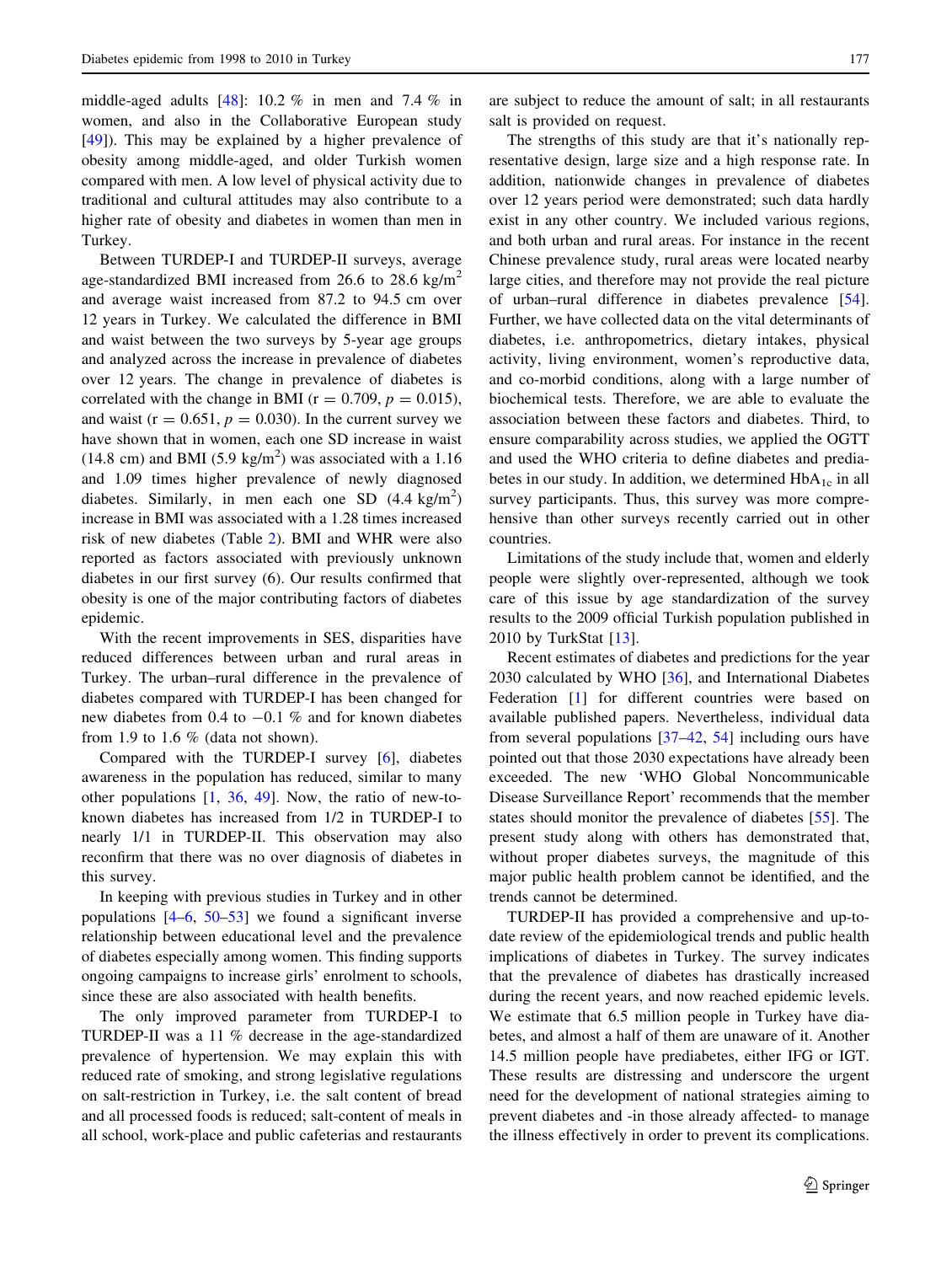<span id="page-9-0"></span>Moreover, this survey provides an example that systematic monitoring of the prevalence of diabetes and its risk factors at the population (and national) level is feasible, even in such a large country as Turkey. Such a fast rate of increase in diabetes prevalence found in this survey provided valuable data not only for local health authorities but also globally.

Acknowledgments This study was funded by The Turkish Scientific and Technical Research Council–TUBITAK (Project No. 109S166), The Society of Endocrinology and Metabolism of Turkey (SEMT), The Association of Diabetes Obesity and Metabolism (DOM), and Istanbul University Scientific Research Fund (Project No. 6417, and 6418). The authors wish to thank to the members of the TURDEP–II Study Group and other employees of The Ministry of Health for their valuable contributions. The authors also thank to Roche Diagnostics, BMS, Sanofi, Novo Nordisk, Eli Lilly, Novartis, Pfizer, Bayer Diagnostics, Medtronic, Boehringer Ingelheim, Merck Sharp & Dohme, Sanofi–pasteur, Astra Zeneca, Bilim Ilac, Beckton– Dickinson, Merck Serono, Takeda, Abbott Medical, Tamek, Tetra-Pak, NUD and NFGUD for providing unrestricted and unconditioned grants for the study. Special thanks to Monitor CRO for logistic assistance during the field survey and data entry; and to Prof. RW Guillery (Oxford University) for editing the English language. The funding agencies had no role in the design and conduct of the study; the collection, management, analysis, and interpretation of the data; or the preparation, review, or approval of the manuscript.

Conflict of interest The authors declare that they have no conflict of interest.

Open Access This article is distributed under the terms of the Creative Commons Attribution License which permits any use, distribution, and reproduction in any medium, provided the original author(s) and the source are credited.

## Appendix: Members of The TURDEP-II Study Group

Investigators—I Satman, N Dinccag, K Karsidag, T Yilmaz, F Alagol, B Omer, S Kalaca, Y Tutuncu, NC Ozbey, H Boztepe, S Genc, S Gedik, F Turker, A Telci, B Canbaz, RS Calis, YM Oltulu; The Ministry of Health–B Cakir. B Keskinkilic, R Imamecioglu, N Yardim, N Coban; Adviser—J Tuomilehto; Field survey–AI Dokucu, D Ozkul, H Karabulut, I Topcu, SB Kartal, S Cinar, A Uzunoglu, T Kirtas, E Ucuncuoglu, O Altinkaynak, C Kahveci (Istanbul); YC Sahin, E Saydam, D Gurgenyatagi, G Hamzaoglu, M Demirci (Samsun); M Dereli (Trabzon); A Akkaya, Y Bas, G Ozdemir, YC Guneyler, M Derin (Bursa); AO Candan (Izmir); M Okudan (Antalya); NN Colak (Adana); M Akoz (Gaziantep); M Gundogdu (Denizli); E Gurgut (Erzurum); G Kuzu, HB Zengin, D Bozkurt (Malatya); D Bilici, M Zafer (Diyarbakir); M Erogul, A Sag, A Simsek, A Altin, U Cakar (Eskisehir); T Ozdemir, Y Gokce (Ankara); A Sakir, O Unsal, N Uyar, S Akdeniz (Konya); Universities & Training-Research Hospitals–S Akalin, E Ozer, Y Altuntas, M Sargin, A Sengul, S Salman, F Salman, A Turkmen (Istanbul); S Imamoglu, OO Gul (Bursa); C Yilmaz, F Saygili, S Cetinkalp, F Bayraktar, S Yesil, A Comlekci, M Bahceci, GG Oruk (Izmir); M Balci. H Altunbas, BU Koyuncu (Antalya); T Tetiker (Adana); M Araz, E Akarsu (Gaziantep); A Tuzcu (Diyarbakir); I Sahin, AC Sertkaya (Malatya); G Akcay (Erzurum); A Kaya, S Gonen (Konya); M Arslan, S Gullu, G Ayvaz, A Corakci, M Kutlu, T Erbas, M Bayraktar, N Baskal, B Cakir, S Guler (Ankara); B Efe, A Akalin, G Yorulmaz (Eskisehir); F Akin. E Yerlikaya (Denizli); A Atmaca, EK Kan (Samsun); C Erem, HO Ersoz, I Nuhoglu, E Algun (Trabzon); Monitor CRO—S Misirlioglu, G Betin, E Koruyucu, A Calisgan, O Akbas, T Devlen, G Okyay, E Erdem, C Sarp, F Durgun, C Akbas, S Fesligil, M Sasmaz; Other supporters–O Halil, H Kirmaz, H Oget, C Sengor, B Sakkaoglu, M Tanberk, M Satman, A Koroglu, Y Ersahin, S Uygur, A Aydin.

## References

- 1. International Diabetes Federation. Diabetes atlas. 5th ed. Bruxelles: IDF Publication; 2011.
- 2. World Health Organization Europe. The European health report 2009: health and health systems. Copenhagen: WHO Regional Office for Europe; 2009.
- 3. World Health Organization. World health statistics 2011. Geneva: WHO Press; 2011.
- 4. Onat A, Hergenc G, Uyarel H, Can G, Ozhan H. Prevalence, incidence, predictors and outcome of type 2 diabetes in Turkey (Turkiye'de tip 2 diyabetin prevalansi, insidansi, ongorduruculeri ve akibeti). Anadolu Kardiyol Derg. 2006;6:314–21.
- 5. Suleymanlar G, Utas C, Arinsoy T, Arınsoy T, Ates K, Ecder T, Camsari T, Serdengecti K. A population-based survey of Chronic REnal disease in Turkey-the CREDIT study. Nephrol Dial Transpl. 2011;26:1862–71.
- 6. Satman I, Yilmaz T, Sengul A, Salman S, Salman F, Uygur S, Bastar I, Tutuncu Y, Sargın M, Dinccag N, Karsidag K, Kalaca S, Ozcan C, King H, The TURDEP Group. Population-based study of diabetes and risk characteristics in Turkey: results of the Turkish diabetes epidemiology study (TURDEP). Diabetes Care. 2002;25:1551–6.
- 7. Bagriacik N, Ipbuker A, Ilkova H. Diabetes in Turkey. IDF Bull. 1990;XXXV:3.
- 8. Kelestimur F, Cetin M, Pasaoglu H, Coksevim B, Cetinkaya F, Unluhizarci K. The prevalence and identification of risk factors for type 2 diabetes mellitus and impaired glucose tolerance in Kayseri, Central Anatolia, Turkey. Acta Diabetol. 1999;36:85–91.
- 9. King H, Minjoot-Pereira G, editors. Diabetes and noncommunicable disease risk factor surveys: a field guide. Geneva: World Health Organization; 1999.
- 10. World Health Organization. Diabetes Mellitus. Report of a WHO Study Group. Technical report series no. 727. Geneva: WHO Publication; 1985.
- 11. Ministry of Health, Hacettepe University Institute for Population Studies, Macro International Inc. Turkey Population Health Survey 1993. Ankara: Hacettepe University; 1994.
- 12. Lwanga SK, Lemeshow S. Sample size determination in health studies: a practical manual. Geneva: World Health Organization; 1991.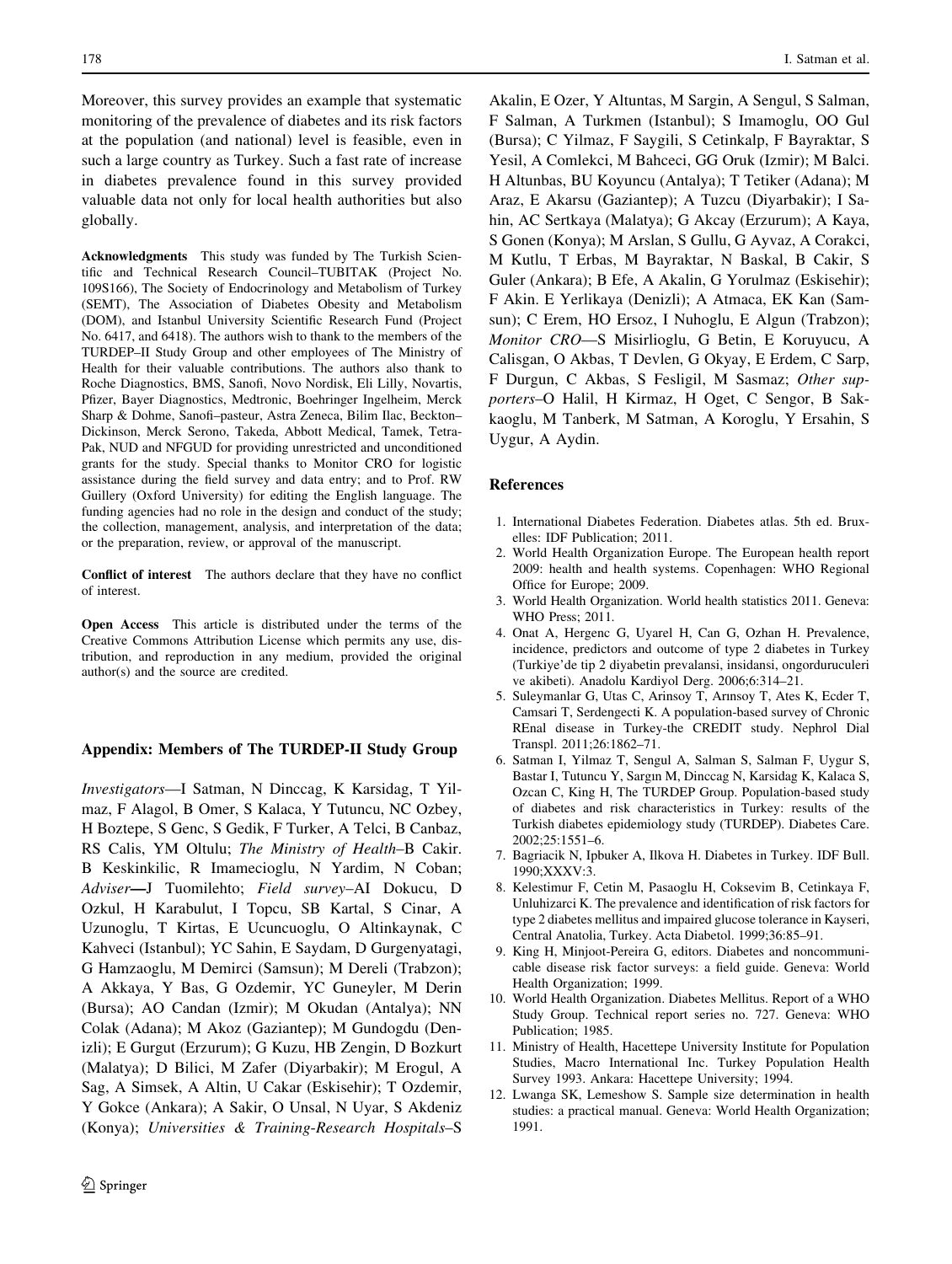- <span id="page-10-0"></span>13. The Results of the Address-Based Population Registration System in 2008–2011. In: Turkish Statistical Institute (TurkStat). [http://www.tuikapp.tuik.gov.tr/adnksdagitapp/adnks.zul.](http://www.tuikapp.tuik.gov.tr/adnksdagitapp/adnks.zul) Accessed 28 Feb 2011.
- 14. Dowse GK, Zimmet P. A model protocol for diabetes and other noncommunicable disease survey. World Health Stat Q. 1992;45:360–72.
- 15. World Health Organization. Report of a WHO consultation on obesity. Geneva: WHO Press; 1997.
- 16. ELECSYS, COBAS, COBAS E and LIFE NEEDS ANSWERS. In: Biochemical tests reference intervals for children and adults, 2008. Roche Diagnostics, Germany. <http://www.roche.com>. Accessed 1 Sept 2008.
- 17. Lu W, Resnick HE, Jablonski KA, Jones KL, Jain AK, Howard WJ, Robbins DC, Howard BV. Non-HDL cholesterol as a predictor of cardiovascular disease in type 2 diabetes: The Strong Heart Study. Diabetes Care. 2003;26:16–23.
- 18. Rigalleau V, Lasseur C, Perlemoine C, Barthe N, Raffaitin C, Liu C, Chauveau P, Baillet-Blanco L, Beauvieux MC, Combe C, Gin H. Estimation of glomerular filtration rate in diabetic subjects: Cockcroft formula or Modification of Diet in Renal Disease study equation? Diabetes Care. 2005;28:838–43.
- 19. Matthews DR, Hosker JP, Rudenski AS, Naylor BA, Treacher DF, Turner RC. Homeostasis model assessment: insulin resistance and beta-cell function from fasting plasma glucose and insulin concentrations in man. Diabetologia. 1985;28:412–9.
- 20. The Expert Committee on the Diagnosis and Classification of Diabetes Mellitus. Report of the Expert Committee on the diagnosis and classification of diabetes mellitus. Diabetes Care. 1998;21(Suppl. 1):S5–19.
- 21. The Expert Committee on the Diagnosis and Classification of Diabetes Mellitus. Follow-up report on the diagnosis of diabetes mellitus. Diabetes Care. 2003;26:3160–7.
- 22. Ahmad BO, Boschi-Pinto C, Lozano R, Inoue M. Age standardization of rates: a new WHO standard. GPE discussion paper series: no. 31, Geneva: EIP/GPE/EBD WHO; 2001. p. 1–14.
- 23. Chobanian AV, Bakris GL, Black HR, Cushman WC, Green LA, Izzo, JL Jr, Jones DW, Materson BJ, Oparil S, Wright JT Jr, Roccella EJ, The National High Blood Pressure Education Program Coordinating Committee. 2003. The National High Blood Pressure Education Program Coordinating Committee, JNC 7: complete report. Seventh Report of the Joint National Committee on Prevention, Detection, Evaluation, and Treatment of High Blood Pressure. Hypertension. 2003;42:1206–52.
- 24. West Midlands Public Health Observatory. In: Metadata: The European Standard Population, 2007. [http://www.wmpho.org.](http://www.wmpho.org.uk/localprofiles/metadata.aspx?id=META_EUROSTD) [uk/localprofiles/metadata.aspx?id=META\\_EUROSTD.](http://www.wmpho.org.uk/localprofiles/metadata.aspx?id=META_EUROSTD) Accessed 28 Feb 2011.
- 25. The Ministry of Health of Turkey. Global Adult Tobacco Survey— Turkey report. Ankara: Anil Matbaacilik; 2010.
- 26. The International Expert Committee. International Expert Committee Report on the role of the A1C assay in the diagnosis of diabetes. Diabetes Care. 2009;32:1327–34.
- 27. Zhou X, Pang Z, Gao W, Wang S, Zhang L, Ning F, Qiao Q. Performance of an A1C and fasting capillary blood glucose test for screening newly diagnosed diabetes and pre-diabetes defined by an oral glucose tolerance test in Qingdao, China. Diabetes Care. 2010;33:545–50.
- 28. Choi SH, Kim TH, Lim S, Park KS, Jang HC, Cho NH. Hemoglobin A1c as a diagnostic tool for diabetes screening and new-onset diabetes prediction. Diabetes Care. 2011;34: 944–9.
- 29. Takahashi Y, Noda M, Tsugane S, Kuzuya T, Ito C, Kadowaki T. Prevalence of diabetes estimated by plasma glucose criteria combined with standardized measurement of  $HbA_{1c}$  among

health checkup participants on Myako Island, Japan. Diabetes Care. 2000;23:1092–6.

- 30. Pinelli NR, Jantz AS, Martin ET, Jaber LA. Sensitivity and specificity of glycated hemoglobin as a diagnostic test for diabetes and prediabetes in Arabs. JCEM. 2011;96:E1680–3.
- 31. Ghazanfari Z, Haqhdoost AA, Alizadeh SM, Atapour J, Zolala F. A comparison of HbA1c and fasting blood tests in general population. Int J Prev Med. 2010;1:187–94.
- 32. Rohlfing CL, Little RR, Wiedmeyer HM, England JD, Madsen R, Harris MI, Flegal KM, Eberhardt MS, Goldstein DE. Use of GHb (HbA1c) in screening for undiagnosed diabetes in the U.S. population. Diabetes Care. 2000;23:187–91.
- 33. Colagiuri S, Hussain Z, Zimmet P, Cameron A, Shaw J, AusDiab. Screening for type 2 diabetes and impaired glucose metabolism: the Australian experience. Diabetes Care. 2004;27:367–71.
- 34. Hjörleifsdottir-Steiner K, Satman I, Sundquist J, Kaya A, Wändell P. Diabetes and impaired glucose tolerance among Turkish immigrants in Sweden. Diabetes Res Clin Pract. 2011;92:118–23.
- 35. King H, Aubert RE, Herman WH. Global burden of diabetes, 1995–2025. Diabetes Care. 1998;21:1414–31.
- 36. Wild S, Roglic G, Green A, Sicree R, King H. Global prevalence of diabetes: estimates for the year 2000 and projections for 2030. Diabetes Care. 2004;27:1047–53.
- 37. Bener A, Zirie M, Janahi IM, Al-Hamaq AOAA, Musallam M, Wareham NJ. Prevalence of diagnosed and undiagnosed diabetes mellitus and its risk factors in a population-based study of Qatar. Diabetes Res Clin Pract. 2009;84:99–106.
- 38. Albache N, Al Ali R, Rastam S, Fouad FM, Mzayek F, Maizak W. Epidemiology of type 2 diabetes in Aleppo, Syria. J Diabetes. 2010;2:85–91.
- 39. Al-Lawati JA, Al Riyami AM, Mohammed AJ, Jousilahti P. Increasing prevalence of DM in Oman. Diabet Med. 2002;19:954–7.
- 40. Hamadeh RR. Non-communicable diseases among the Bahraini population: a review. East Mediterr Health J. 2000;6:1091–7.
- 41. Al-Nozha MM, Al-Maatouq MA, Al-Mazrou YY, Arafah MR, Khalil MZ, Khan NB, Al-Marzouki K, Abdullah MA, Al-Khadra AH, Al-Harthi SS, Al-Shahid MS, Al-Mobeireek A, Nouh MS. Diabetes mellitus in Saudi Arabia. Saudi Med J. 2004;25:1603–10.
- 42. Saadi H, Carruthers SG, Nagelkerke N, Al-Maskari F, Afandi B, Reed R, Lukic M, Nicholls MG, Kazam E, Algawi K, Al-Kaabi J, Leduc C, Sabri S, El-Sadig M, Elkhumaidi S, Agarwal M, Benedict S. Prevalence of diabetes mellitus and its complications in a population-based sample in Al Ain, UAE. Diabetes Res Clin Pract. 2007;78:369–77.
- 43. Satman I, Yilmaz MT, Karsidag K, Dinccag N, Sengul A, Salman S, Yillar G, Salman F, Tasyurek A, Sav H, Karadeniz S, Sargin M. Northern Cyprus: another high prevalence area of diabetes and impaired glucose tolerance in the Mediterranean (Abstract). Diabetologia. 1997;40(Suppl. 1):A185.
- 44. Loizou T, Pouloukas S, Tountas C, Thanopoulou A, Karamanos V. An epidemiologic study on the prevalence of diabetes, glucose intolerance, and metabolic syndrome in the adult population of the republic of Cyprus. Diabetes Care. 2006;29:1714–5.
- 45. Boronat M, Varillas VF, Saavedra P, Suárez V, Bosch E, Carrillo A, Nóvoa FJ. DM and impaired glucose regulation in the Canary islands (Spain) prevalence and associated factors in the adult population of Telde, Gran Canaria. Diabet Med. 2006;23: 148–55.
- 46. Kaiser A, Vollenweider P, Waeber G, Marques-Vidal P. Prevalence, awareness and treatment of type 2 diabetes mellitus in Switzerland: the CoLaus study. Diabet Med. 2012;29:190–7.
- 47. Morimoto A, Nishimura R, Tajima N. Trends in the epidemiology of patients with diabetes in Japan. Jpn Med Assoc J. 2010;53:36–40.